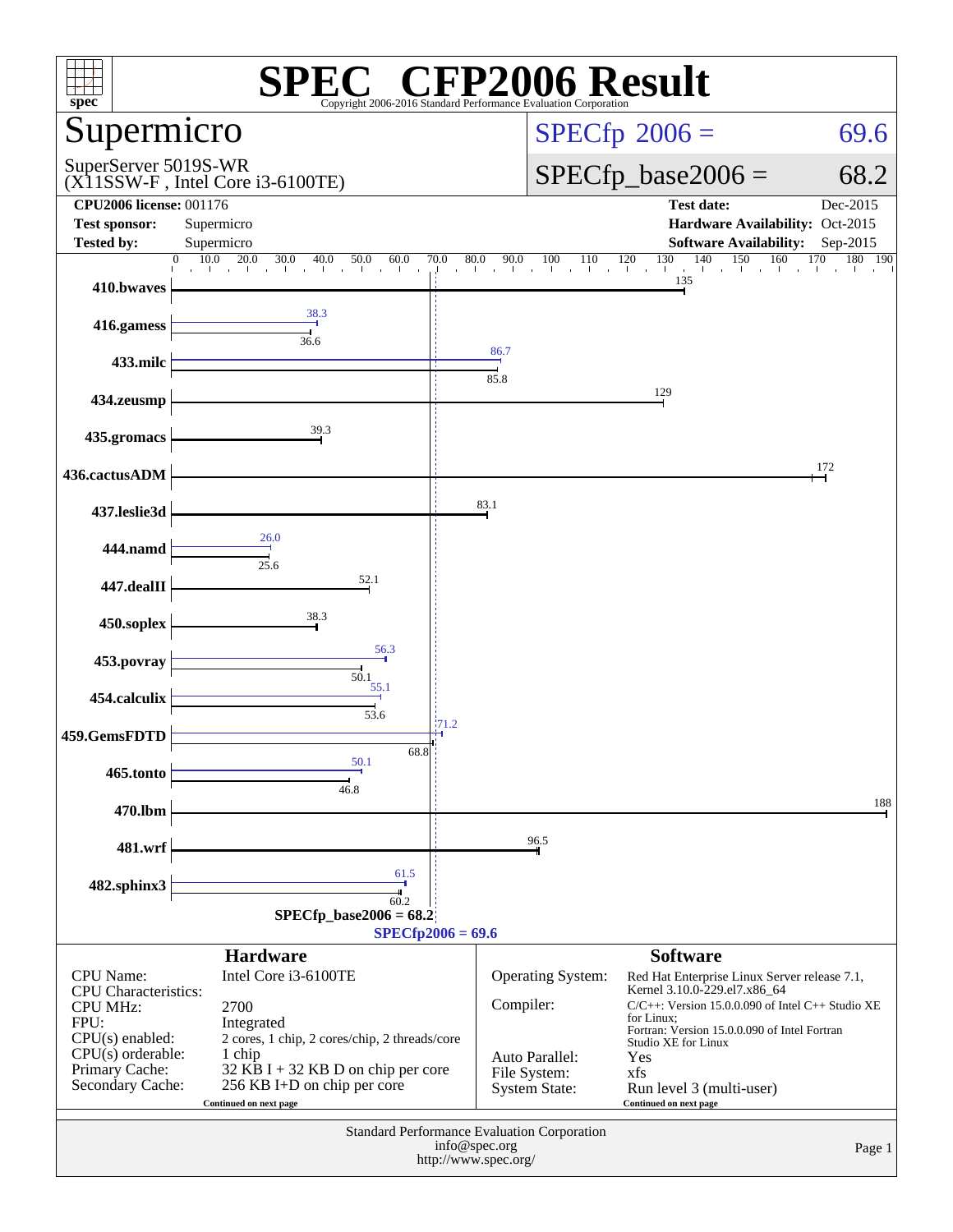

### Supermicro

#### SuperServer 5019S-WR

(X11SSW-F , Intel Core i3-6100TE)

#### $SPECfp2006 = 69.6$  $SPECfp2006 = 69.6$

#### $SPECfp\_base2006 = 68.2$

| <b>CPU2006 license: 001176</b> |                                     |                       | <b>Test date:</b><br>Dec-2015               |
|--------------------------------|-------------------------------------|-----------------------|---------------------------------------------|
| <b>Test sponsor:</b>           | Supermicro                          |                       | Hardware Availability: Oct-2015             |
| <b>Tested by:</b>              | Supermicro                          |                       | <b>Software Availability:</b><br>$Sep-2015$ |
| L3 Cache:                      | $4 \text{ MB I+D}$ on chip per chip | <b>Base Pointers:</b> | $64$ -bit                                   |
| Other Cache:                   | None                                | Peak Pointers:        | $32/64$ -bit                                |
| Memory:                        | 64 GB (4 x 16 GB 2Rx8 PC4-2133P-E)  | Other Software:       | None                                        |
| Disk Subsystem:                | 1 x 1000 GB SATA III, 7200 RPM      |                       |                                             |
| Other Hardware:                | None                                |                       |                                             |

**[Results Table](http://www.spec.org/auto/cpu2006/Docs/result-fields.html#ResultsTable)**

| Results Table    |                                                                                                          |       |                |       |                |       |                |              |                |              |                |              |
|------------------|----------------------------------------------------------------------------------------------------------|-------|----------------|-------|----------------|-------|----------------|--------------|----------------|--------------|----------------|--------------|
|                  |                                                                                                          |       | <b>Base</b>    |       |                |       |                |              | <b>Peak</b>    |              |                |              |
| <b>Benchmark</b> | <b>Seconds</b>                                                                                           | Ratio | <b>Seconds</b> | Ratio | <b>Seconds</b> | Ratio | <b>Seconds</b> | <b>Ratio</b> | <b>Seconds</b> | <b>Ratio</b> | <b>Seconds</b> | <b>Ratio</b> |
| 410.bwaves       | 101                                                                                                      | 135   | 101            | 135   | 101            | 135   | 101            | 135          | <b>101</b>     | 135          | 101            | 135          |
| 416.gamess       | 535                                                                                                      | 36.6  | 535            | 36.6  | 536            | 36.5  | 511            | 38.3         | 512            | 38.2         | 511            | <u>38.3</u>  |
| $433$ .milc      | 107                                                                                                      | 85.8  | 107            | 85.8  | 107            | 85.7  | 106            | 86.7         | 106            | 86.6         | 106            | 86.8         |
| 434.zeusmp       | 70.3                                                                                                     | 129   | 70.3           | 129   | 70.3           | 129   | 70.3           | 129          | 70.3           | 129          | 70.3           | 129          |
| 435.gromacs      | 182                                                                                                      | 39.2  | 181            | 39.3  | 181            | 39.4  | 182            | 39.2         | 181            | 39.3         | 181            | 39.4         |
| 436.cactusADM    | 69.3                                                                                                     | 172   | 70.8           | 169   | 69.4           | 172   | 69.3           | 172          | 70.8           | 169          | 69.4           | <u>172</u>   |
| 437.leslie3d     | 113                                                                                                      | 83.2  | <u>113</u>     | 83.1  | 113            | 83.0  | 113            | 83.2         | <b>113</b>     | 83.1         | 113            | 83.0         |
| 444.namd         | 313                                                                                                      | 25.6  | 313            | 25.6  | 314            | 25.6  | 308            | 26.1         | 308            | 26.0         | 308            | 26.0         |
| $447$ .dealII    | 220                                                                                                      | 52.1  | 220            | 52.1  | 220            | 52.0  | 220            | 52.1         | 220            | 52.1         | 220            | 52.0         |
| $450$ .soplex    | 218                                                                                                      | 38.3  | 220            | 38.0  | 217            | 38.4  | 218            | 38.3         | 220            | 38.0         | 217            | 38.4         |
| 453.povray       | 107                                                                                                      | 49.8  | 106            | 50.1  | 106            | 50.1  | 94.6           | 56.3         | 93.8           | 56.7         | 94.8           | 56.1         |
| $ 454$ .calculix | 154                                                                                                      | 53.6  | 154            | 53.6  | 154            | 53.6  | 150            | 55.1         | <b>150</b>     | 55.1         | 150            | 55.1         |
| 459.GemsFDTD     | 154                                                                                                      | 68.7  | 154            | 69.0  | 154            | 68.8  | 149            | 71.3         | 149            | 71.2         | 149            | 71.1         |
| $465$ .tonto     | 211                                                                                                      | 46.7  | 210            | 46.8  | 210            | 46.8  | 196            | 50.1         | 198            | 49.8         | <b>196</b>     | 50.1         |
| 470.1bm          | 73.0                                                                                                     | 188   | 73.0           | 188   | 73.0           | 188   | 73.0           | 188          | 73.0           | 188          | 73.0           | 188          |
| 481.wrf          | 116                                                                                                      | 96.1  | 115            | 96.8  | 116            | 96.5  | 116            | 96.1         | 115            | 96.8         | <b>116</b>     | 96.5         |
| 482.sphinx3      | 324                                                                                                      | 60.2  | 323            | 60.4  | 325            | 59.9  | 316            | 61.7         | 317            | 61.4         | 317            | 61.5         |
|                  | Results appear in the order in which they were run. Bold underlined text indicates a median measurement. |       |                |       |                |       |                |              |                |              |                |              |

#### **[Operating System Notes](http://www.spec.org/auto/cpu2006/Docs/result-fields.html#OperatingSystemNotes)**

Stack size set to unlimited using "ulimit -s unlimited"

#### **[Platform Notes](http://www.spec.org/auto/cpu2006/Docs/result-fields.html#PlatformNotes)**

 Sysinfo program /home/cpu2006/config/sysinfo.rev6914 \$Rev: 6914 \$ \$Date:: 2014-06-25 #\$ e3fbb8667b5a285932ceab81e28219e1 running on localhost.localdomain Sat Dec 26 03:02:14 2015

 This section contains SUT (System Under Test) info as seen by some common utilities. To remove or add to this section, see: <http://www.spec.org/cpu2006/Docs/config.html#sysinfo>

 From /proc/cpuinfo model name : Intel(R) Core(TM) i3-6100TE CPU @ 2.70GHz

Continued on next page

Standard Performance Evaluation Corporation [info@spec.org](mailto:info@spec.org) <http://www.spec.org/>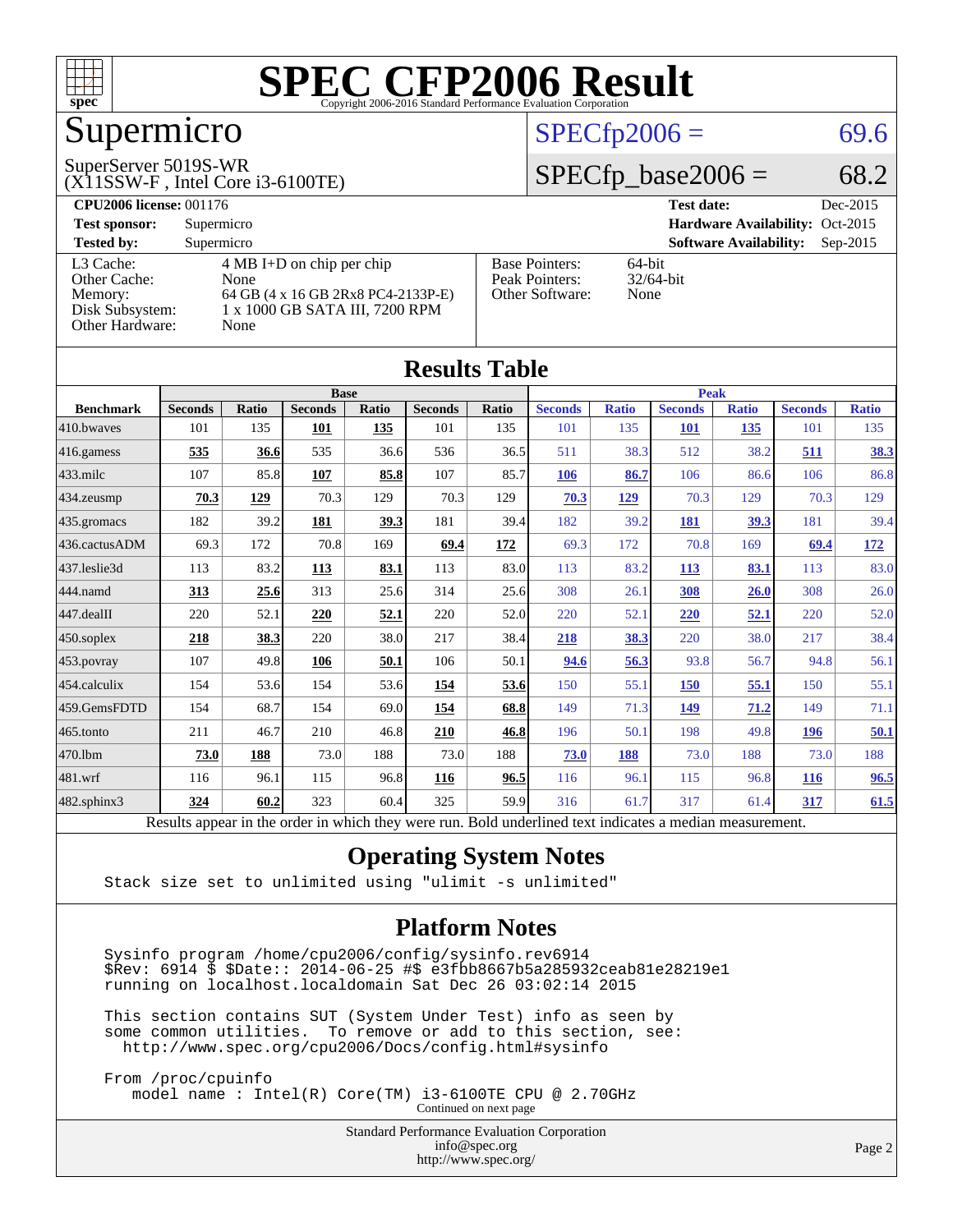

#### Supermicro

 $SPECTp2006 = 69.6$ 

(X11SSW-F , Intel Core i3-6100TE) SuperServer 5019S-WR

 $SPECTp\_base2006 = 68.2$ 

**[CPU2006 license:](http://www.spec.org/auto/cpu2006/Docs/result-fields.html#CPU2006license)** 001176 **[Test date:](http://www.spec.org/auto/cpu2006/Docs/result-fields.html#Testdate)** Dec-2015 **[Test sponsor:](http://www.spec.org/auto/cpu2006/Docs/result-fields.html#Testsponsor)** Supermicro Supermicro **[Hardware Availability:](http://www.spec.org/auto/cpu2006/Docs/result-fields.html#HardwareAvailability)** Oct-2015 **[Tested by:](http://www.spec.org/auto/cpu2006/Docs/result-fields.html#Testedby)** Supermicro **[Software Availability:](http://www.spec.org/auto/cpu2006/Docs/result-fields.html#SoftwareAvailability)** Sep-2015

#### **[Platform Notes \(Continued\)](http://www.spec.org/auto/cpu2006/Docs/result-fields.html#PlatformNotes)**

Standard Performance Evaluation Corporation [info@spec.org](mailto:info@spec.org) 1 "physical id"s (chips) 4 "processors" cores, siblings (Caution: counting these is hw and system dependent. The following excerpts from /proc/cpuinfo might not be reliable. Use with caution.) cpu cores : 2 siblings : 4 physical 0: cores 0 1 cache size : 4096 KB From /proc/meminfo<br>MemTotal: 65759892 kB HugePages\_Total: 0<br>Hugepagesize: 2048 kB Hugepagesize: From /etc/\*release\* /etc/\*version\* os-release: NAME="Red Hat Enterprise Linux Server" VERSION="7.1 (Maipo)" ID="rhel" ID\_LIKE="fedora" VERSION\_ID="7.1" PRETTY\_NAME="Red Hat Enterprise Linux Server 7.1 (Maipo)" ANSI\_COLOR="0;31" CPE\_NAME="cpe:/o:redhat:enterprise\_linux:7.1:GA:server" redhat-release: Red Hat Enterprise Linux Server release 7.1 (Maipo) system-release: Red Hat Enterprise Linux Server release 7.1 (Maipo) system-release-cpe: cpe:/o:redhat:enterprise\_linux:7.1:ga:server uname -a: Linux localhost.localdomain 3.10.0-229.el7.x86\_64 #1 SMP Thu Jan 29 18:37:38 EST 2015 x86\_64 x86\_64 x86\_64 GNU/Linux run-level 3 Dec 26 02:54 SPEC is set to: /home/cpu2006 Filesystem Type Size Used Avail Use% Mounted on<br>/dev/mapper/rhel-home xfs 865G 170G 696G 20% /home  $/$ dev/mapper/rhel-home  $x$ fs Additional information from dmidecode: Warning: Use caution when you interpret this section. The 'dmidecode' program reads system data which is "intended to allow hardware to be accurately determined", but the intent may not be met, as there are frequent changes to hardware, firmware, and the "DMTF SMBIOS" standard. BIOS American Megatrends Inc. 1.0 11/03/2015 Memory: 4x Samsung M391A2K43BB1-CPB 16 GB 2 rank 2133 MHz (End of data from sysinfo program)

<http://www.spec.org/>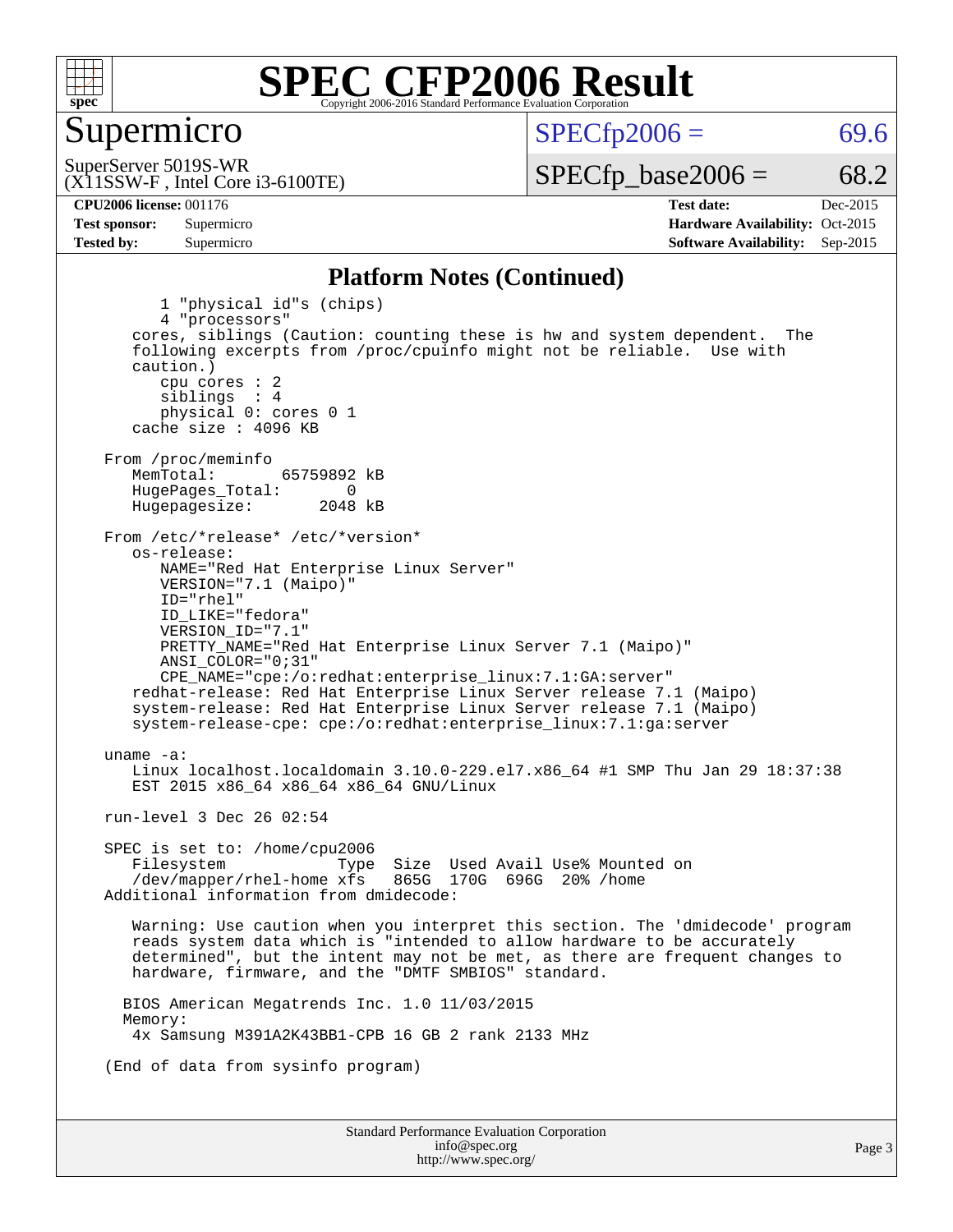

### Supermicro

 $SPECfp2006 = 69.6$  $SPECfp2006 = 69.6$ 

(X11SSW-F , Intel Core i3-6100TE) SuperServer 5019S-WR

 $SPECfp\_base2006 = 68.2$ 

**[CPU2006 license:](http://www.spec.org/auto/cpu2006/Docs/result-fields.html#CPU2006license)** 001176 **[Test date:](http://www.spec.org/auto/cpu2006/Docs/result-fields.html#Testdate)** Dec-2015

**[Tested by:](http://www.spec.org/auto/cpu2006/Docs/result-fields.html#Testedby)** Supermicro **[Software Availability:](http://www.spec.org/auto/cpu2006/Docs/result-fields.html#SoftwareAvailability)** Sep-2015

**[Test sponsor:](http://www.spec.org/auto/cpu2006/Docs/result-fields.html#Testsponsor)** Supermicro Supermicro **[Hardware Availability:](http://www.spec.org/auto/cpu2006/Docs/result-fields.html#HardwareAvailability)** Oct-2015

#### **[General Notes](http://www.spec.org/auto/cpu2006/Docs/result-fields.html#GeneralNotes)**

Environment variables set by runspec before the start of the run: KMP\_AFFINITY = "granularity=fine,compact,1,0" LD\_LIBRARY\_PATH = "/home/cpu2006/libs/32:/home/cpu2006/libs/64:/home/cpu2006/sh" OMP\_NUM\_THREADS = "2"

 Binaries compiled on a system with 1x Core i5-4670K CPU + 16GB memory using RedHat EL 7.0 Transparent Huge Pages enabled with: echo always > /sys/kernel/mm/transparent\_hugepage/enabled

**[Base Compiler Invocation](http://www.spec.org/auto/cpu2006/Docs/result-fields.html#BaseCompilerInvocation)**

[C benchmarks](http://www.spec.org/auto/cpu2006/Docs/result-fields.html#Cbenchmarks):  $-m64$ 

[C++ benchmarks:](http://www.spec.org/auto/cpu2006/Docs/result-fields.html#CXXbenchmarks) [icpc -m64](http://www.spec.org/cpu2006/results/res2016q1/cpu2006-20160106-38568.flags.html#user_CXXbase_intel_icpc_64bit_bedb90c1146cab66620883ef4f41a67e)

[Fortran benchmarks](http://www.spec.org/auto/cpu2006/Docs/result-fields.html#Fortranbenchmarks): [ifort -m64](http://www.spec.org/cpu2006/results/res2016q1/cpu2006-20160106-38568.flags.html#user_FCbase_intel_ifort_64bit_ee9d0fb25645d0210d97eb0527dcc06e)

[Benchmarks using both Fortran and C](http://www.spec.org/auto/cpu2006/Docs/result-fields.html#BenchmarksusingbothFortranandC): [icc -m64](http://www.spec.org/cpu2006/results/res2016q1/cpu2006-20160106-38568.flags.html#user_CC_FCbase_intel_icc_64bit_0b7121f5ab7cfabee23d88897260401c) [ifort -m64](http://www.spec.org/cpu2006/results/res2016q1/cpu2006-20160106-38568.flags.html#user_CC_FCbase_intel_ifort_64bit_ee9d0fb25645d0210d97eb0527dcc06e)

#### **[Base Portability Flags](http://www.spec.org/auto/cpu2006/Docs/result-fields.html#BasePortabilityFlags)**

| 410.bwaves: -DSPEC CPU LP64                 |                                                                |
|---------------------------------------------|----------------------------------------------------------------|
| 416.gamess: -DSPEC_CPU_LP64                 |                                                                |
| 433.milc: -DSPEC CPU LP64                   |                                                                |
| 434.zeusmp: -DSPEC_CPU_LP64                 |                                                                |
| 435.gromacs: -DSPEC_CPU_LP64 -nofor_main    |                                                                |
| 436.cactusADM: -DSPEC CPU LP64 -nofor main  |                                                                |
| 437.leslie3d: -DSPEC CPU LP64               |                                                                |
| 444.namd: -DSPEC CPU LP64                   |                                                                |
| 447.dealII: -DSPEC CPU LP64                 |                                                                |
| 450.soplex: -DSPEC_CPU_LP64                 |                                                                |
| 453.povray: -DSPEC_CPU_LP64                 |                                                                |
| 454.calculix: - DSPEC CPU LP64 - nofor main |                                                                |
| 459.GemsFDTD: -DSPEC_CPU_LP64               |                                                                |
| 465.tonto: - DSPEC CPU LP64                 |                                                                |
| 470.1bm: - DSPEC CPU LP64                   |                                                                |
|                                             | 481.wrf: -DSPEC CPU_LP64 -DSPEC_CPU_CASE_FLAG -DSPEC_CPU_LINUX |
| 482.sphinx3: -DSPEC_CPU_LP64                |                                                                |
|                                             |                                                                |

| <b>Standard Performance Evaluation Corporation</b> |
|----------------------------------------------------|
| info@spec.org                                      |
| http://www.spec.org/                               |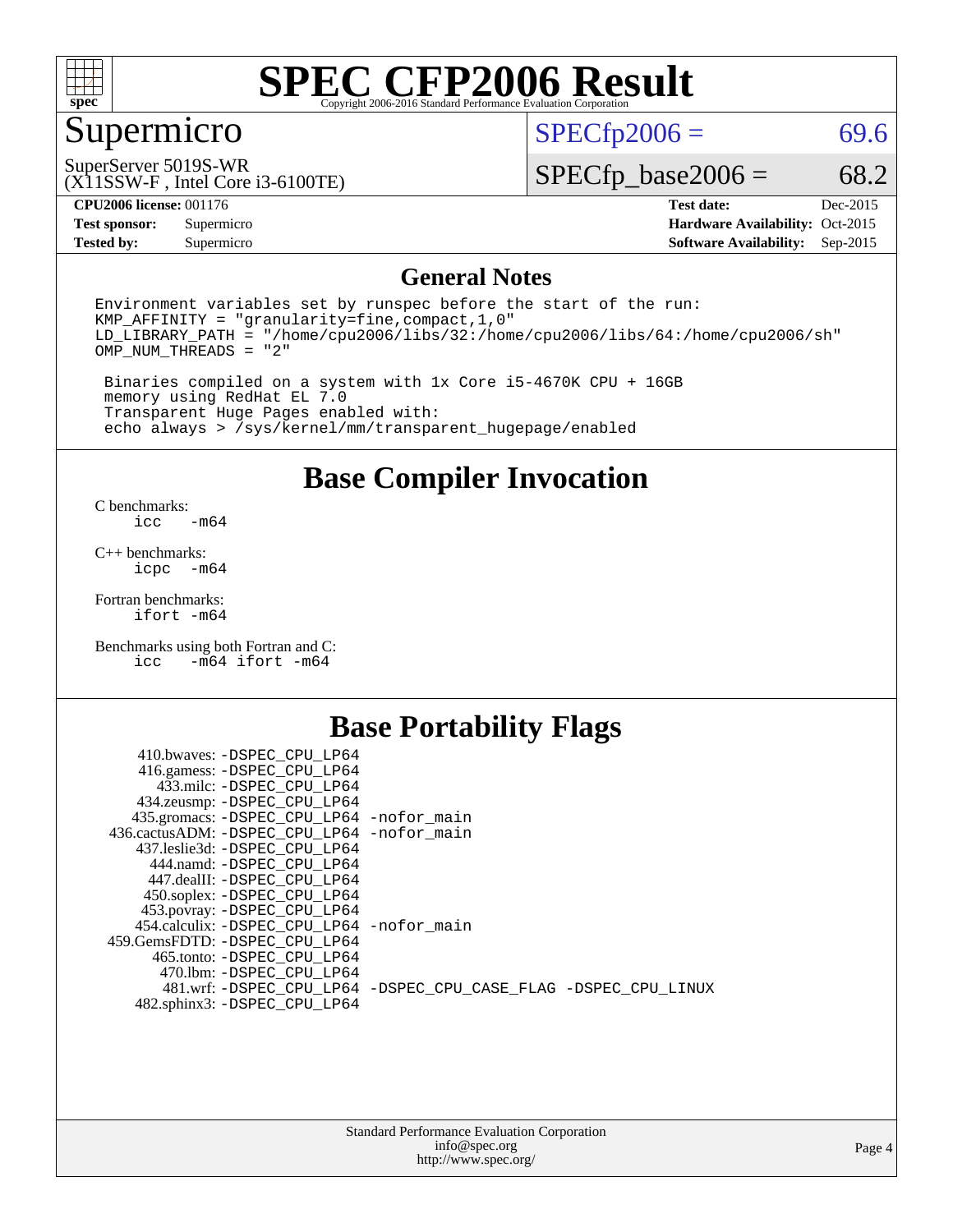

#### Supermicro

 $SPECTp2006 = 69.6$ 

(X11SSW-F , Intel Core i3-6100TE) SuperServer 5019S-WR

#### **[CPU2006 license:](http://www.spec.org/auto/cpu2006/Docs/result-fields.html#CPU2006license)** 001176 **[Test date:](http://www.spec.org/auto/cpu2006/Docs/result-fields.html#Testdate)** Dec-2015

 $SPECTp\_base2006 = 68.2$ 

**[Test sponsor:](http://www.spec.org/auto/cpu2006/Docs/result-fields.html#Testsponsor)** Supermicro Supermicro **[Hardware Availability:](http://www.spec.org/auto/cpu2006/Docs/result-fields.html#HardwareAvailability)** Oct-2015 **[Tested by:](http://www.spec.org/auto/cpu2006/Docs/result-fields.html#Testedby)** Supermicro **Supermicro [Software Availability:](http://www.spec.org/auto/cpu2006/Docs/result-fields.html#SoftwareAvailability)** Sep-2015

#### **[Base Optimization Flags](http://www.spec.org/auto/cpu2006/Docs/result-fields.html#BaseOptimizationFlags)**

[C benchmarks](http://www.spec.org/auto/cpu2006/Docs/result-fields.html#Cbenchmarks): [-xCORE-AVX2](http://www.spec.org/cpu2006/results/res2016q1/cpu2006-20160106-38568.flags.html#user_CCbase_f-xAVX2_5f5fc0cbe2c9f62c816d3e45806c70d7) [-ipo](http://www.spec.org/cpu2006/results/res2016q1/cpu2006-20160106-38568.flags.html#user_CCbase_f-ipo) [-O3](http://www.spec.org/cpu2006/results/res2016q1/cpu2006-20160106-38568.flags.html#user_CCbase_f-O3) [-no-prec-div](http://www.spec.org/cpu2006/results/res2016q1/cpu2006-20160106-38568.flags.html#user_CCbase_f-no-prec-div) [-parallel](http://www.spec.org/cpu2006/results/res2016q1/cpu2006-20160106-38568.flags.html#user_CCbase_f-parallel) [-opt-prefetch](http://www.spec.org/cpu2006/results/res2016q1/cpu2006-20160106-38568.flags.html#user_CCbase_f-opt-prefetch) [-ansi-alias](http://www.spec.org/cpu2006/results/res2016q1/cpu2006-20160106-38568.flags.html#user_CCbase_f-ansi-alias)

[C++ benchmarks:](http://www.spec.org/auto/cpu2006/Docs/result-fields.html#CXXbenchmarks) [-xCORE-AVX2](http://www.spec.org/cpu2006/results/res2016q1/cpu2006-20160106-38568.flags.html#user_CXXbase_f-xAVX2_5f5fc0cbe2c9f62c816d3e45806c70d7) [-ipo](http://www.spec.org/cpu2006/results/res2016q1/cpu2006-20160106-38568.flags.html#user_CXXbase_f-ipo) [-O3](http://www.spec.org/cpu2006/results/res2016q1/cpu2006-20160106-38568.flags.html#user_CXXbase_f-O3) [-no-prec-div](http://www.spec.org/cpu2006/results/res2016q1/cpu2006-20160106-38568.flags.html#user_CXXbase_f-no-prec-div) [-opt-prefetch](http://www.spec.org/cpu2006/results/res2016q1/cpu2006-20160106-38568.flags.html#user_CXXbase_f-opt-prefetch) [-ansi-alias](http://www.spec.org/cpu2006/results/res2016q1/cpu2006-20160106-38568.flags.html#user_CXXbase_f-ansi-alias)

[Fortran benchmarks](http://www.spec.org/auto/cpu2006/Docs/result-fields.html#Fortranbenchmarks): [-xCORE-AVX2](http://www.spec.org/cpu2006/results/res2016q1/cpu2006-20160106-38568.flags.html#user_FCbase_f-xAVX2_5f5fc0cbe2c9f62c816d3e45806c70d7) [-ipo](http://www.spec.org/cpu2006/results/res2016q1/cpu2006-20160106-38568.flags.html#user_FCbase_f-ipo) [-O3](http://www.spec.org/cpu2006/results/res2016q1/cpu2006-20160106-38568.flags.html#user_FCbase_f-O3) [-no-prec-div](http://www.spec.org/cpu2006/results/res2016q1/cpu2006-20160106-38568.flags.html#user_FCbase_f-no-prec-div) [-parallel](http://www.spec.org/cpu2006/results/res2016q1/cpu2006-20160106-38568.flags.html#user_FCbase_f-parallel) [-opt-prefetch](http://www.spec.org/cpu2006/results/res2016q1/cpu2006-20160106-38568.flags.html#user_FCbase_f-opt-prefetch)

[Benchmarks using both Fortran and C](http://www.spec.org/auto/cpu2006/Docs/result-fields.html#BenchmarksusingbothFortranandC): [-xCORE-AVX2](http://www.spec.org/cpu2006/results/res2016q1/cpu2006-20160106-38568.flags.html#user_CC_FCbase_f-xAVX2_5f5fc0cbe2c9f62c816d3e45806c70d7) [-ipo](http://www.spec.org/cpu2006/results/res2016q1/cpu2006-20160106-38568.flags.html#user_CC_FCbase_f-ipo) [-O3](http://www.spec.org/cpu2006/results/res2016q1/cpu2006-20160106-38568.flags.html#user_CC_FCbase_f-O3) [-no-prec-div](http://www.spec.org/cpu2006/results/res2016q1/cpu2006-20160106-38568.flags.html#user_CC_FCbase_f-no-prec-div) [-parallel](http://www.spec.org/cpu2006/results/res2016q1/cpu2006-20160106-38568.flags.html#user_CC_FCbase_f-parallel) [-opt-prefetch](http://www.spec.org/cpu2006/results/res2016q1/cpu2006-20160106-38568.flags.html#user_CC_FCbase_f-opt-prefetch)

[-ansi-alias](http://www.spec.org/cpu2006/results/res2016q1/cpu2006-20160106-38568.flags.html#user_CC_FCbase_f-ansi-alias)

### **[Peak Compiler Invocation](http://www.spec.org/auto/cpu2006/Docs/result-fields.html#PeakCompilerInvocation)**

[C benchmarks](http://www.spec.org/auto/cpu2006/Docs/result-fields.html#Cbenchmarks):  $\text{icc}$  -m64

[C++ benchmarks:](http://www.spec.org/auto/cpu2006/Docs/result-fields.html#CXXbenchmarks) [icpc -m64](http://www.spec.org/cpu2006/results/res2016q1/cpu2006-20160106-38568.flags.html#user_CXXpeak_intel_icpc_64bit_bedb90c1146cab66620883ef4f41a67e)

[Fortran benchmarks](http://www.spec.org/auto/cpu2006/Docs/result-fields.html#Fortranbenchmarks): [ifort -m64](http://www.spec.org/cpu2006/results/res2016q1/cpu2006-20160106-38568.flags.html#user_FCpeak_intel_ifort_64bit_ee9d0fb25645d0210d97eb0527dcc06e)

[Benchmarks using both Fortran and C](http://www.spec.org/auto/cpu2006/Docs/result-fields.html#BenchmarksusingbothFortranandC): [icc -m64](http://www.spec.org/cpu2006/results/res2016q1/cpu2006-20160106-38568.flags.html#user_CC_FCpeak_intel_icc_64bit_0b7121f5ab7cfabee23d88897260401c) [ifort -m64](http://www.spec.org/cpu2006/results/res2016q1/cpu2006-20160106-38568.flags.html#user_CC_FCpeak_intel_ifort_64bit_ee9d0fb25645d0210d97eb0527dcc06e)

#### **[Peak Portability Flags](http://www.spec.org/auto/cpu2006/Docs/result-fields.html#PeakPortabilityFlags)**

Same as Base Portability Flags

### **[Peak Optimization Flags](http://www.spec.org/auto/cpu2006/Docs/result-fields.html#PeakOptimizationFlags)**

[C benchmarks](http://www.spec.org/auto/cpu2006/Docs/result-fields.html#Cbenchmarks):

 433.milc: [-xCORE-AVX2](http://www.spec.org/cpu2006/results/res2016q1/cpu2006-20160106-38568.flags.html#user_peakPASS2_CFLAGSPASS2_LDFLAGS433_milc_f-xAVX2_5f5fc0cbe2c9f62c816d3e45806c70d7)(pass 2) [-prof-gen](http://www.spec.org/cpu2006/results/res2016q1/cpu2006-20160106-38568.flags.html#user_peakPASS1_CFLAGSPASS1_LDFLAGS433_milc_prof_gen_e43856698f6ca7b7e442dfd80e94a8fc)(pass 1) [-ipo](http://www.spec.org/cpu2006/results/res2016q1/cpu2006-20160106-38568.flags.html#user_peakPASS2_CFLAGSPASS2_LDFLAGS433_milc_f-ipo)(pass 2) [-O3](http://www.spec.org/cpu2006/results/res2016q1/cpu2006-20160106-38568.flags.html#user_peakPASS2_CFLAGSPASS2_LDFLAGS433_milc_f-O3)(pass 2) [-no-prec-div](http://www.spec.org/cpu2006/results/res2016q1/cpu2006-20160106-38568.flags.html#user_peakPASS2_CFLAGSPASS2_LDFLAGS433_milc_f-no-prec-div)(pass 2) [-prof-use](http://www.spec.org/cpu2006/results/res2016q1/cpu2006-20160106-38568.flags.html#user_peakPASS2_CFLAGSPASS2_LDFLAGS433_milc_prof_use_bccf7792157ff70d64e32fe3e1250b55)(pass 2) [-auto-ilp32](http://www.spec.org/cpu2006/results/res2016q1/cpu2006-20160106-38568.flags.html#user_peakCOPTIMIZE433_milc_f-auto-ilp32) [-ansi-alias](http://www.spec.org/cpu2006/results/res2016q1/cpu2006-20160106-38568.flags.html#user_peakCOPTIMIZE433_milc_f-ansi-alias)

 $470$ .lbm: basepeak = yes

 482.sphinx3: [-xCORE-AVX2](http://www.spec.org/cpu2006/results/res2016q1/cpu2006-20160106-38568.flags.html#user_peakOPTIMIZE482_sphinx3_f-xAVX2_5f5fc0cbe2c9f62c816d3e45806c70d7) [-ipo](http://www.spec.org/cpu2006/results/res2016q1/cpu2006-20160106-38568.flags.html#user_peakOPTIMIZE482_sphinx3_f-ipo) [-O3](http://www.spec.org/cpu2006/results/res2016q1/cpu2006-20160106-38568.flags.html#user_peakOPTIMIZE482_sphinx3_f-O3) [-no-prec-div](http://www.spec.org/cpu2006/results/res2016q1/cpu2006-20160106-38568.flags.html#user_peakOPTIMIZE482_sphinx3_f-no-prec-div) [-unroll2](http://www.spec.org/cpu2006/results/res2016q1/cpu2006-20160106-38568.flags.html#user_peakCOPTIMIZE482_sphinx3_f-unroll_784dae83bebfb236979b41d2422d7ec2) [-ansi-alias](http://www.spec.org/cpu2006/results/res2016q1/cpu2006-20160106-38568.flags.html#user_peakCOPTIMIZE482_sphinx3_f-ansi-alias) [-parallel](http://www.spec.org/cpu2006/results/res2016q1/cpu2006-20160106-38568.flags.html#user_peakCOPTIMIZE482_sphinx3_f-parallel)

Continued on next page

Standard Performance Evaluation Corporation [info@spec.org](mailto:info@spec.org) <http://www.spec.org/>

Page 5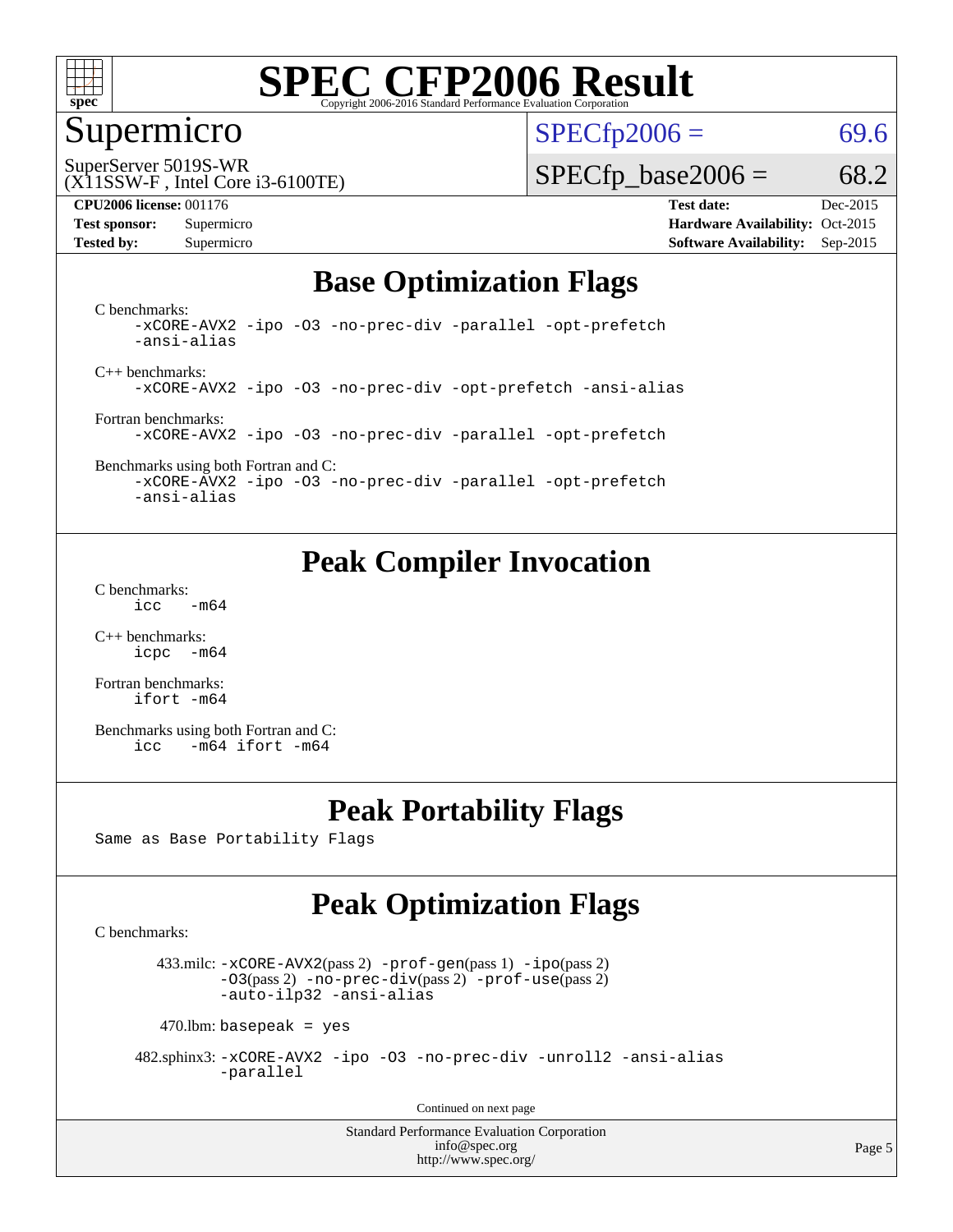

Supermicro

 $SPECTp2006 = 69.6$ 

(X11SSW-F , Intel Core i3-6100TE) SuperServer 5019S-WR

 $SPECTp\_base2006 = 68.2$ 

**[CPU2006 license:](http://www.spec.org/auto/cpu2006/Docs/result-fields.html#CPU2006license)** 001176 **[Test date:](http://www.spec.org/auto/cpu2006/Docs/result-fields.html#Testdate)** Dec-2015

| <b>Test sponsor:</b> | Supermicro |
|----------------------|------------|
| <b>Tested by:</b>    | Supermicro |

**[Hardware Availability:](http://www.spec.org/auto/cpu2006/Docs/result-fields.html#HardwareAvailability)** Oct-2015 **[Software Availability:](http://www.spec.org/auto/cpu2006/Docs/result-fields.html#SoftwareAvailability)** Sep-2015

### **[Peak Optimization Flags \(Continued\)](http://www.spec.org/auto/cpu2006/Docs/result-fields.html#PeakOptimizationFlags)**

[C++ benchmarks:](http://www.spec.org/auto/cpu2006/Docs/result-fields.html#CXXbenchmarks) 444.namd: [-xCORE-AVX2](http://www.spec.org/cpu2006/results/res2016q1/cpu2006-20160106-38568.flags.html#user_peakPASS2_CXXFLAGSPASS2_LDFLAGS444_namd_f-xAVX2_5f5fc0cbe2c9f62c816d3e45806c70d7)(pass 2) [-prof-gen](http://www.spec.org/cpu2006/results/res2016q1/cpu2006-20160106-38568.flags.html#user_peakPASS1_CXXFLAGSPASS1_LDFLAGS444_namd_prof_gen_e43856698f6ca7b7e442dfd80e94a8fc)(pass 1) [-ipo](http://www.spec.org/cpu2006/results/res2016q1/cpu2006-20160106-38568.flags.html#user_peakPASS2_CXXFLAGSPASS2_LDFLAGS444_namd_f-ipo)(pass 2)

```
-O3(pass 2) -no-prec-div(pass 2) -prof-use(pass 2)
               -fno-alias -auto-ilp32
       447.dealII: basepeak = yes
      450.soplex: basepeak = yes
      453.povray: -xCORE-AVX2(pass 2) -prof-gen(pass 1) -ipo(pass 2)
               -O3(pass 2) -no-prec-div(pass 2) -prof-use(pass 2) -unroll4
               -ansi-alias
Fortran benchmarks: 
     410.bwaves: basepeak = yes 416.gamess: -xCORE-AVX2(pass 2) -prof-gen(pass 1) -ipo(pass 2)
               -O3(pass 2) -no-prec-div(pass 2) -prof-use(pass 2) -unroll2
               -inline-level=0 -scalar-rep-
      434.zeusmp: basepeak = yes
      437.leslie3d: basepeak = yes
  459.GemsFDTD: -xCORE-AVX2(pass 2) -prof-gen(pass 1) -ipo(pass 2)
               -O3(pass 2) -no-prec-div(pass 2) -prof-use(pass 2) -unroll2
               -inline-level=0 -opt-prefetch -parallel
        465.tonto: -xCORE-AVX2(pass 2) -prof-gen(pass 1) -ipo(pass 2)
               -O3(pass 2) -no-prec-div(pass 2) -prof-use(pass 2)
               -inline-calloc -opt-malloc-options=3 -auto -unroll4
Benchmarks using both Fortran and C: 
     435.gromacs: basepeak = yes
 436.cactusADM:basepeak = yes 454.calculix: -xCORE-AVX2 -ipo -O3 -no-prec-div -auto-ilp32 -ansi-alias
```
 $481.$ wrf: basepeak = yes

The flags files that were used to format this result can be browsed at <http://www.spec.org/cpu2006/flags/Intel-ic15.0-official-linux64.html> <http://www.spec.org/cpu2006/flags/Supermicro-Platform-Settings-V1.2-revG.20141230.00.html>

> Standard Performance Evaluation Corporation [info@spec.org](mailto:info@spec.org) <http://www.spec.org/>